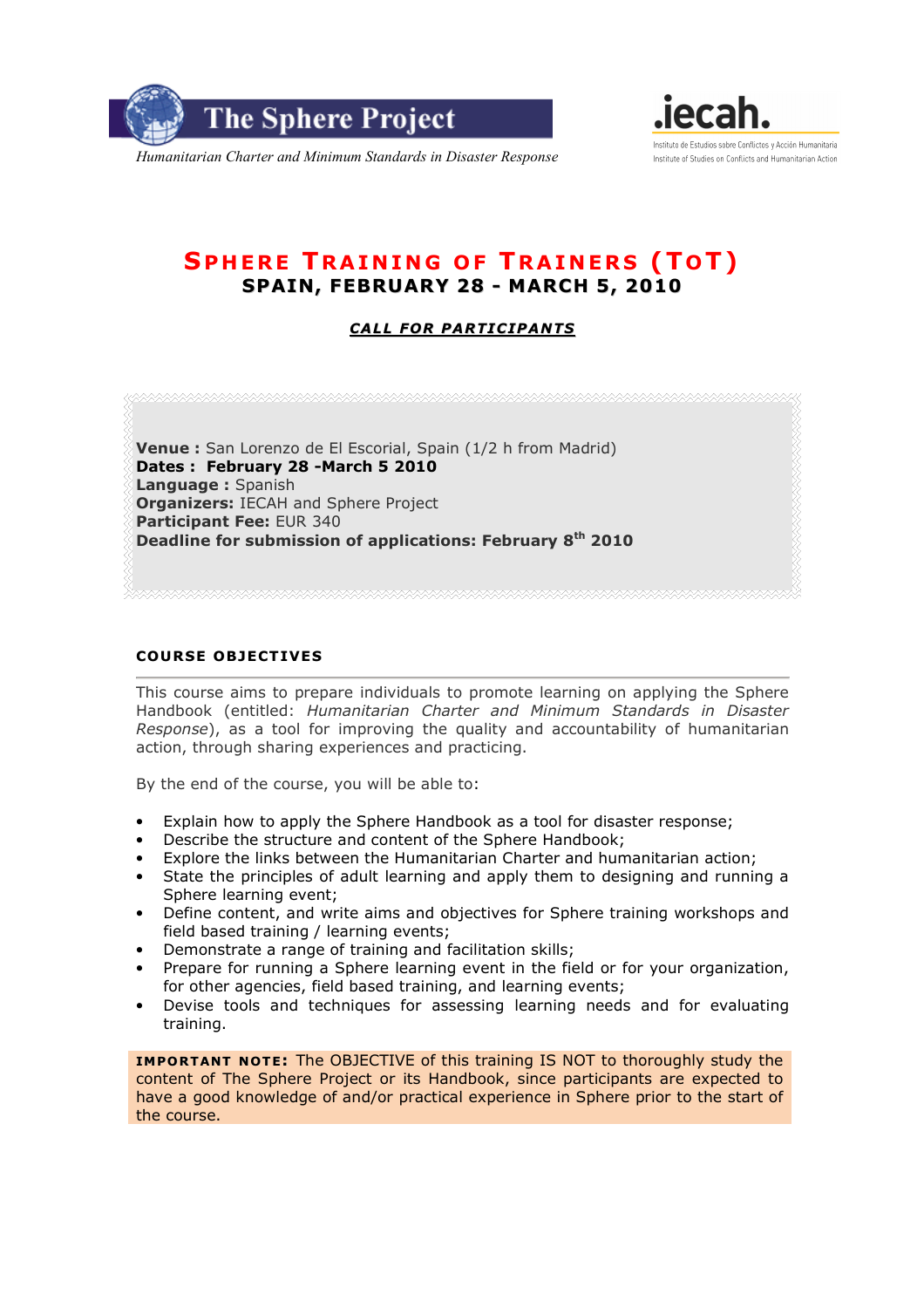



Humanitarian Charter and Minimum Standards in Disaster Response

#### HOW THE COURSE WILL BE RUN

We encourage effective learning and retention with a participant-led methodology. Each participant will deliver two training sessions: one short practice training session on their own, and one longer practice training session as part of a team. Some preparation time will be set aside during the course for the team training session. Video filming and constructive feedback will be the key to developing personal training and facilitation skills, in a safe environment.

#### Methods will honor different learning:

Methods will honor different learning preferences and include facilitated discussions, brainstorms, quizzes, case studies, individual study, role plays, free reflection time, guest speakers, group work and plenty of hands-on training practice. A pre-course assignment will be given.

#### The agenda:

- Sphere content sessions modeled by the training team;
- Participant-led sessions that use the Sphere training modules and technical chapters of the Sphere Handbook;
- Principles and methods of adult learning, training and facilitation skills, assessing learning needs and practical tips on running learning events.

## APPLICANT PROFILE

This course is for people who train or manage learning in the humanitarian sector. Priority is given to people based in countries that are vulnerable to disasters with a responsibility for training / learning within their job. Particular consideration is also given to people who would be in a position to significantly disseminate the Humanitarian Charter and Minimum Standards. This is a training of TRAINERS course, so it is expected that participants will have plans to train others on Sphere.

## SELECTION PROCESS

We strive to have a diversified group of participants balancing gender, organizational and geographical representation.

Participant selection is based on a number of criteria:

- The candidate's profile, examined through the application form and based on the requirements mentioned below;
- Potential of the applicant's organizations (or of the individual, if applicant is an independent consultant) for further use and promotion of Sphere;
- Clear plan for future defined training/learning activities on Sphere to be implemented in the 6-12 coming months after the end of the course;
- Support of applicant from its supervisor or organization director by submitting a letter of endorsement explaining how the organization will support the applicant in the use and future implementation of what he/she has learned in the training.

Note: If you are an independent consultant, please submit a letter of endorsement from an organization/institution interested in requesting your services as Sphere trainer alter the course. Eventually, a letter of support from an organization/person who knows the applicant in a professional capacity will also be accepted.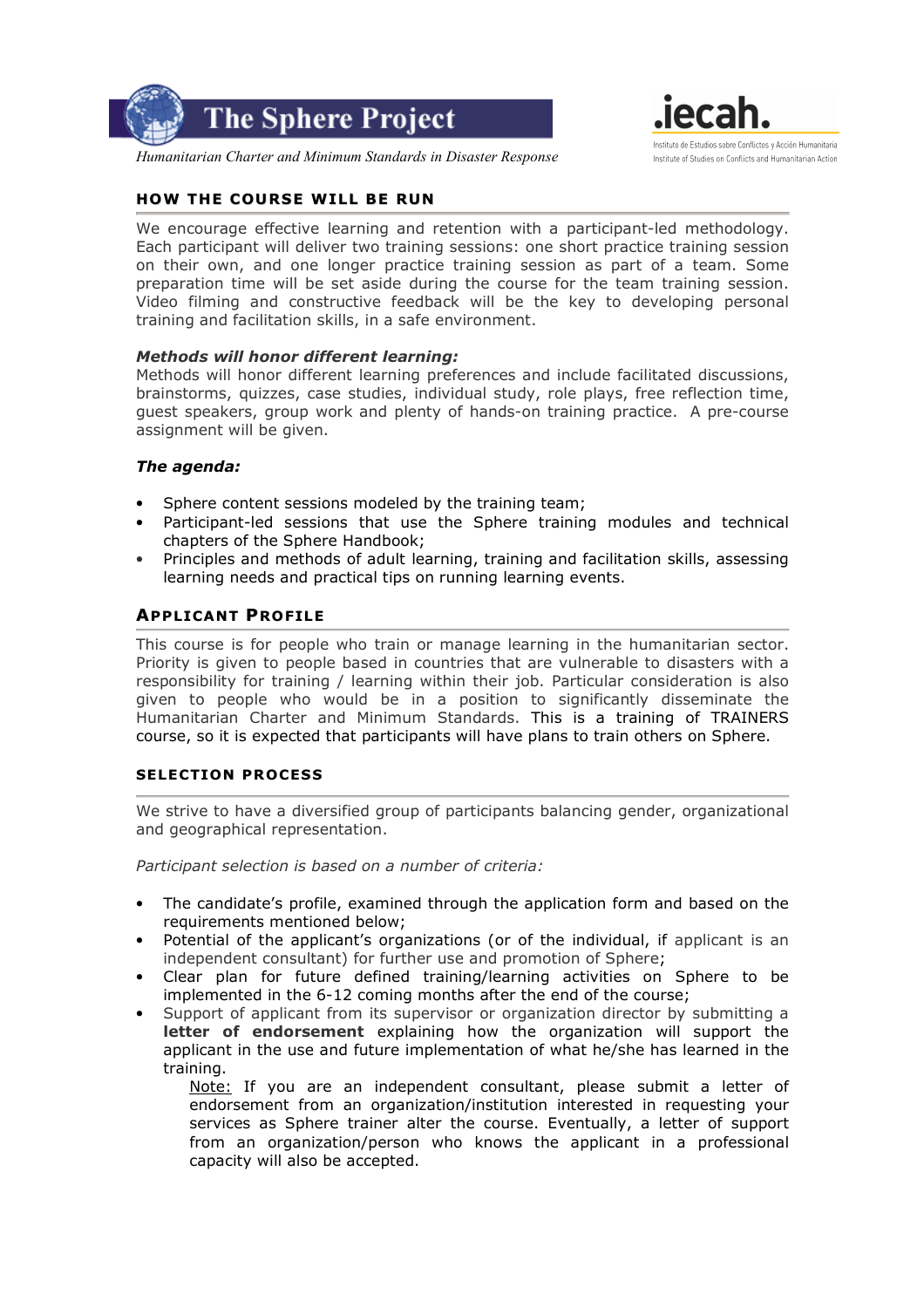



Humanitarian Charter and Minimum Standards in Disaster Response

## Additionally, selected applicants should have:

- A regular training / learning function within their job, solid communication and presentation skills, strong training and facilitation skills;
- Experience in field operations in response to disasters or in humanitarian assistance;
- Know the Sphere Project and its Handbook, and/or have practical experience in its use in humanitarian assistance;
- Proficiency in the language the course is delivered (English) is a must, multilingual ability is a plus.

Please note that given the number of participant slots (24) selection is usually one candidate per organization. However, there may be exceptions depending on the range of applicants who meet the criteria for participation.

#### PRACTICAL INFORMATION

- Dates: February 28 (at 5pm) to March 5 (at 2pm) total: 6 days (5 nights)
- Location: San Lorenzo de El Escorial (1/2 hour from Madrid), Spain \* Note that this is a residential course, with full-board, and participation for the full 6 days is mandatory.

Also participants having their residences in the same city/country where the course will take place must stay in the hotel-venue with the rest of the group of participants. This is essential to provide the appropriate learning environment. Participation fees remain the same for all participants.

#### • Participation fees: EUR 360

This subsidized fee covers instruction, materials, video equipment, venue costs, and accommodation for 5 nights, all meals and special events.

#### \*Important notes:

- International and national transportation to and from your origin to Madrid need to be arranged by the participants;
- Participant fee must be deposited and received by IECAH by February  $11<sup>th</sup>$ , otherwise participation will be cancelled;
- Reimbursements will not be made on cancellations after February 15<sup>th</sup>;
- We regret NOT having funds for scholarships/grants to cover participation fees. If funding is an issue, we suggest contacting key organizations involved in disaster response and/or humanitarian action in your country to see if they could support you financially in case you were selected to participate.

## LANGUAGE

A high proficiency of Spanish is required. IECAH reserves the right to assess applicants' language level during the selection process.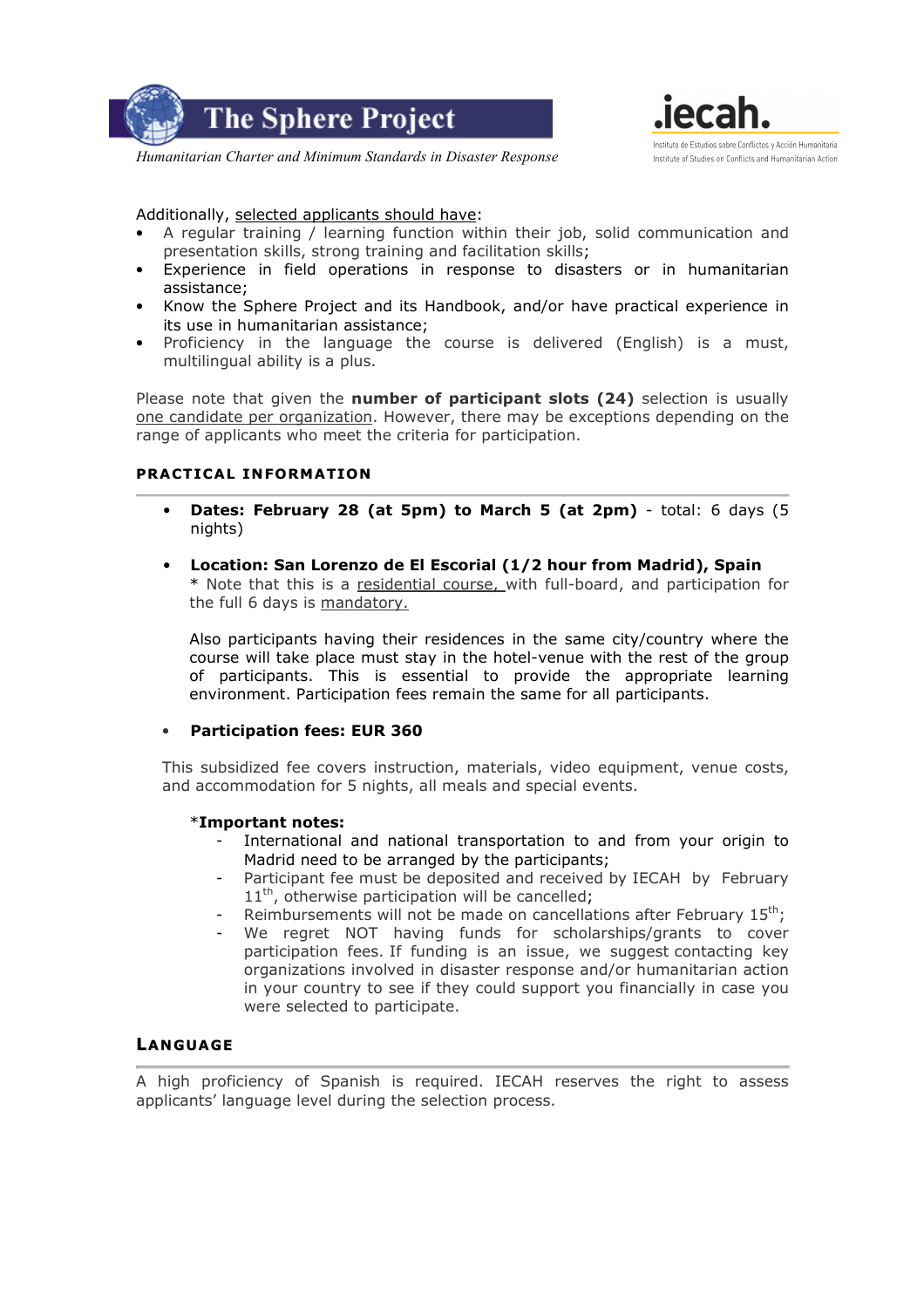



## SUBMISSION OF APPLICATIONS

Please complete the on-line **application form** (http://www.iecah.org/novedad.php?id=109) and send the **letter of endorsement** by February 8<sup>th</sup>.

ALL APPLICANTS will be informed about the decision by February 11<sup>th</sup>.

If you haven't received an answer after that date, please contact us.

\*Please make sure you include contact information (e-mail or phone number) you will have access to during those dates.

#### Contact Person:

Camille Nussbaum Training Manager IECAH, Madrid, Spain E-mail: camille.nussbaum@iecah.org Tel: +34-91.377.30.09

## CANCELLATION/POSTPONEMENT

IECAH reserves the right to cancel or postpone the training if circumstances require. Registered participants will be informed via phone call and emails. However, if the participant wishes to cancel the registration, he/she requires informing IECAH office at least three days in advance so that this opportunity can be provided to other potential applicants.

#### IECAH

The Institute of Studies on Conflicts and Humanitarian Action (IECAH) was founded in the year 2000 and has its central office in Madrid. It is a private initiative which unites experts from various fields and geographic areas related to international conflict and cooperation with special emphasis on humanitarian action. The expertise and activities exist at both an educational as well as a research level, and from national as well as international perspectives and centers. IECAH unites considerable practical experience and knowledge from work for NGOs and other types of organizations active in the field of international cooperation.

With a clearly defined multidiscipline approach, IECAH's activities consist of four main branches: analysis, advice and consulting, training, and diffusion. Its main frame of reference is rooted in the necessity to explore the dynamics that generate present conflicts – both interstate as well as intrastate -; to determine the main characteristics of the tendencies and global challenges facing the international system of the post-Cold War period; to examine the different approaches to prevention and resolution of conflicts; and to evaluate and influence the responses of